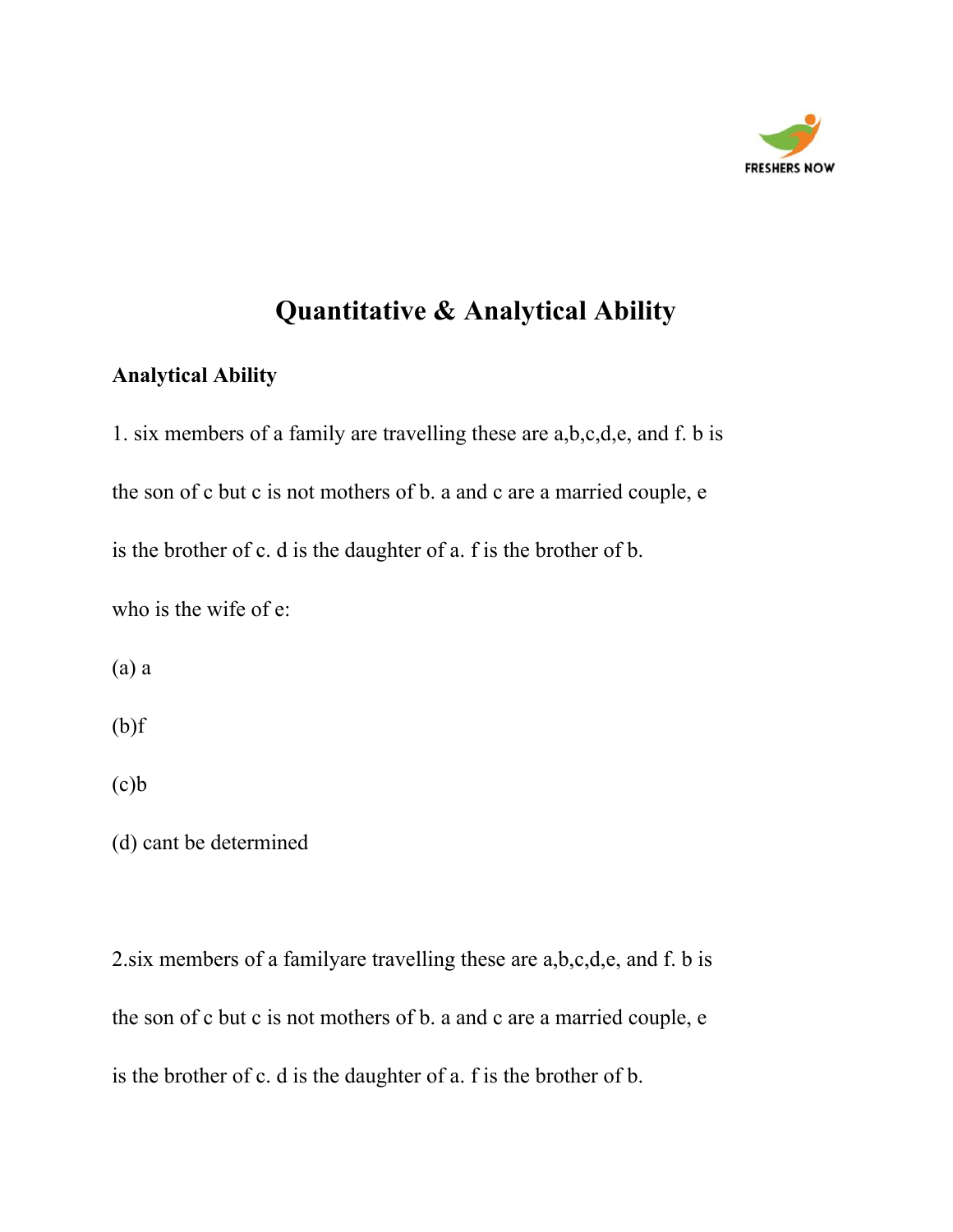

which of following is pair of female

(a)ae

(b)bd

(c)df

(d)ad

3. six members of a familyare travelling these are a,b,c,d,e, and f. b is the son of c but c is not mothers of b. a and c are a married couple, e

is the brother of c. d is the daughter of a. f is the brother of b.

how is e related to d:

(a) father

(b)brother

(c)uncle

(d)none of these

4.there is a group of five teachers a,b,c,d and e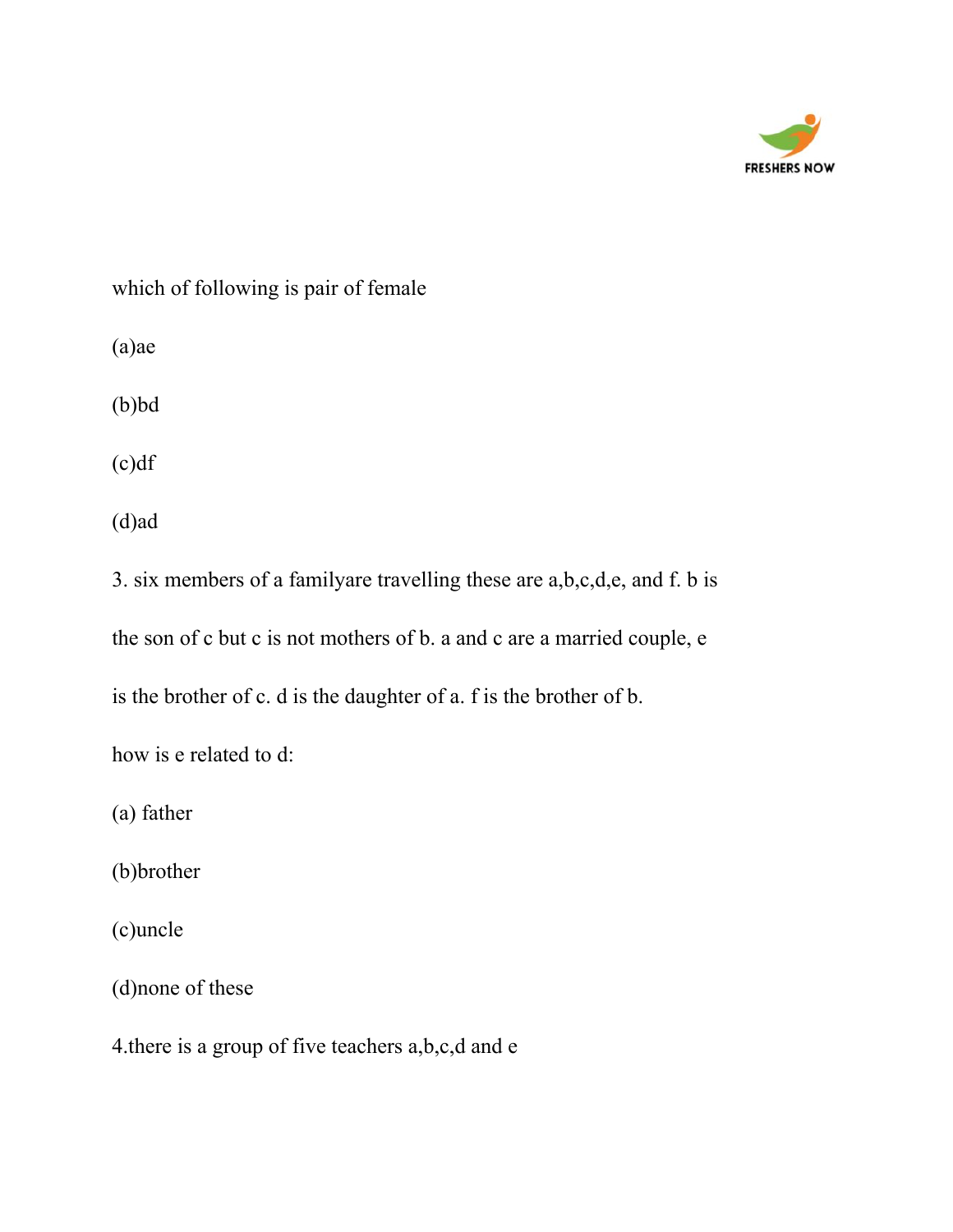

- b and c teaches maths and geography
- a and c teach maths and history
- b and d teach political science and geofraphy
- d and e tech political science and biology
- e teaches biology, history, and political science
- who teaches political science, geography and biology
- (a)e
- (b)d
- $(c)c$
- $(d)b$
- 5. there os a group of five teachers a,b,c,d and e
- b and c teaches maths and geography
- a and c teach maths and history
- b and d teach political science and geofraphy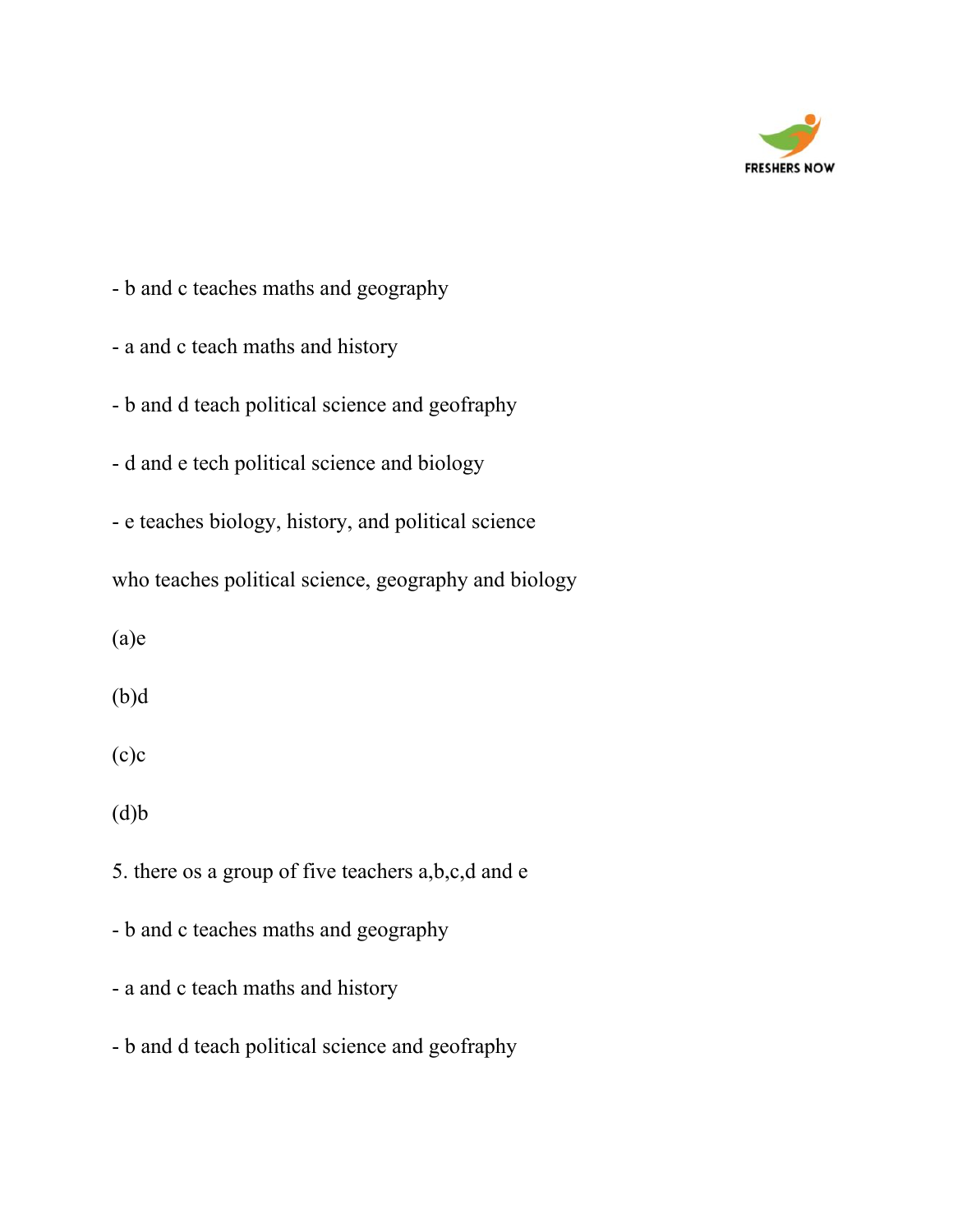

- d and e tech political science and biology

- e teaches biology, history, and political science

who teaches in mathematics, political science and geography:

(a) a

 $(b)b$ 

(c)d

(d)e

6. there os a group of five teachers a,b,c,d and e

- b and c teaches maths and geography
- a and c teach maths and history
- b and d teach political science and geofraphy
- d and e tech political science and biology
- e teaches biology, history, and political science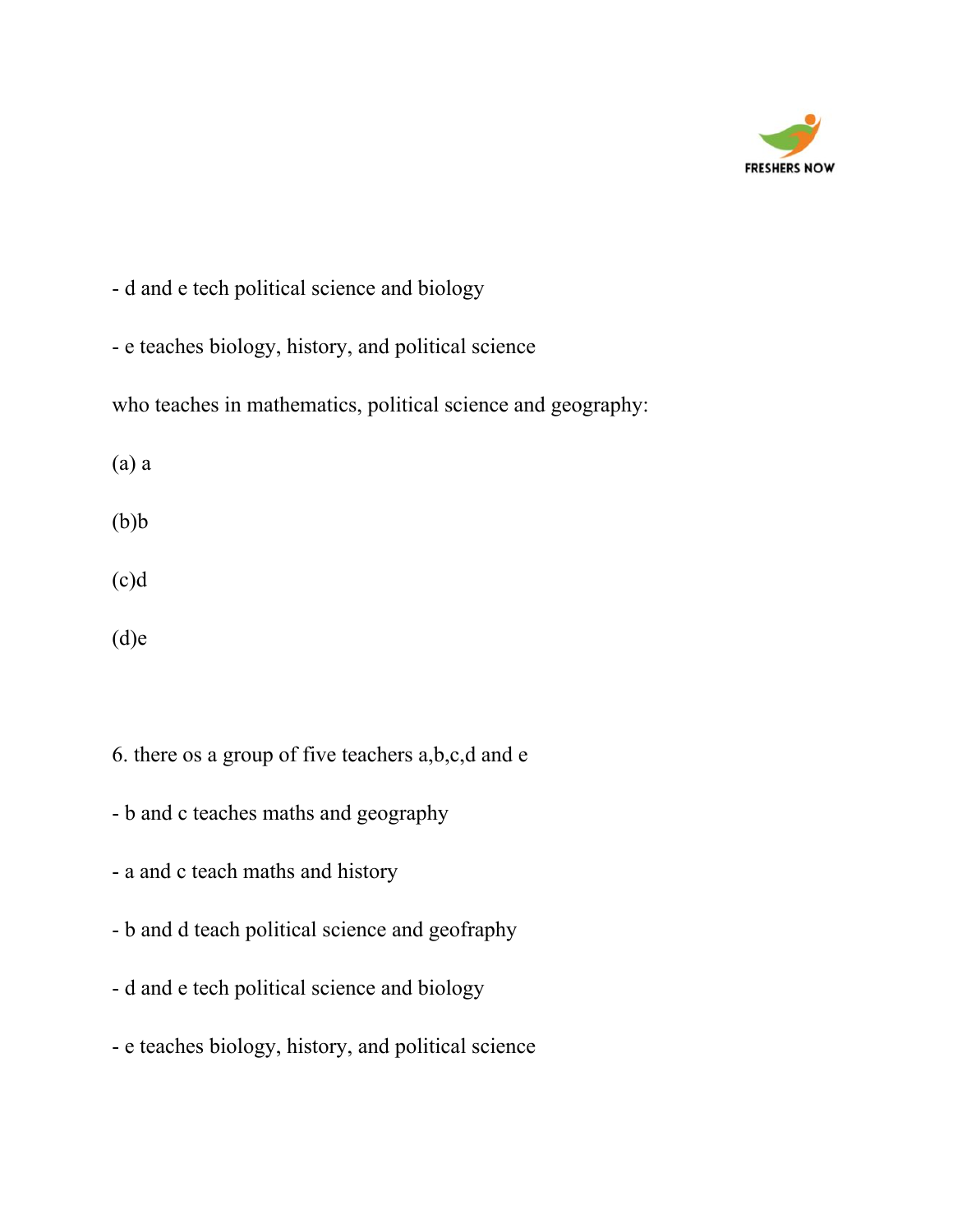

who teaches maths, geography and history

- (a) c
- (b)e
- (c)a
- $(d)b$

7. there os a group of five teachers a,b,c,d and e

- b and c teaches maths and geography
- a and c teach maths and history
- b and d teach political science and geofraphy
- d and e tech political science and biology
- e teaches biology, history, and political science

who teaches maths, geography and history

(a) e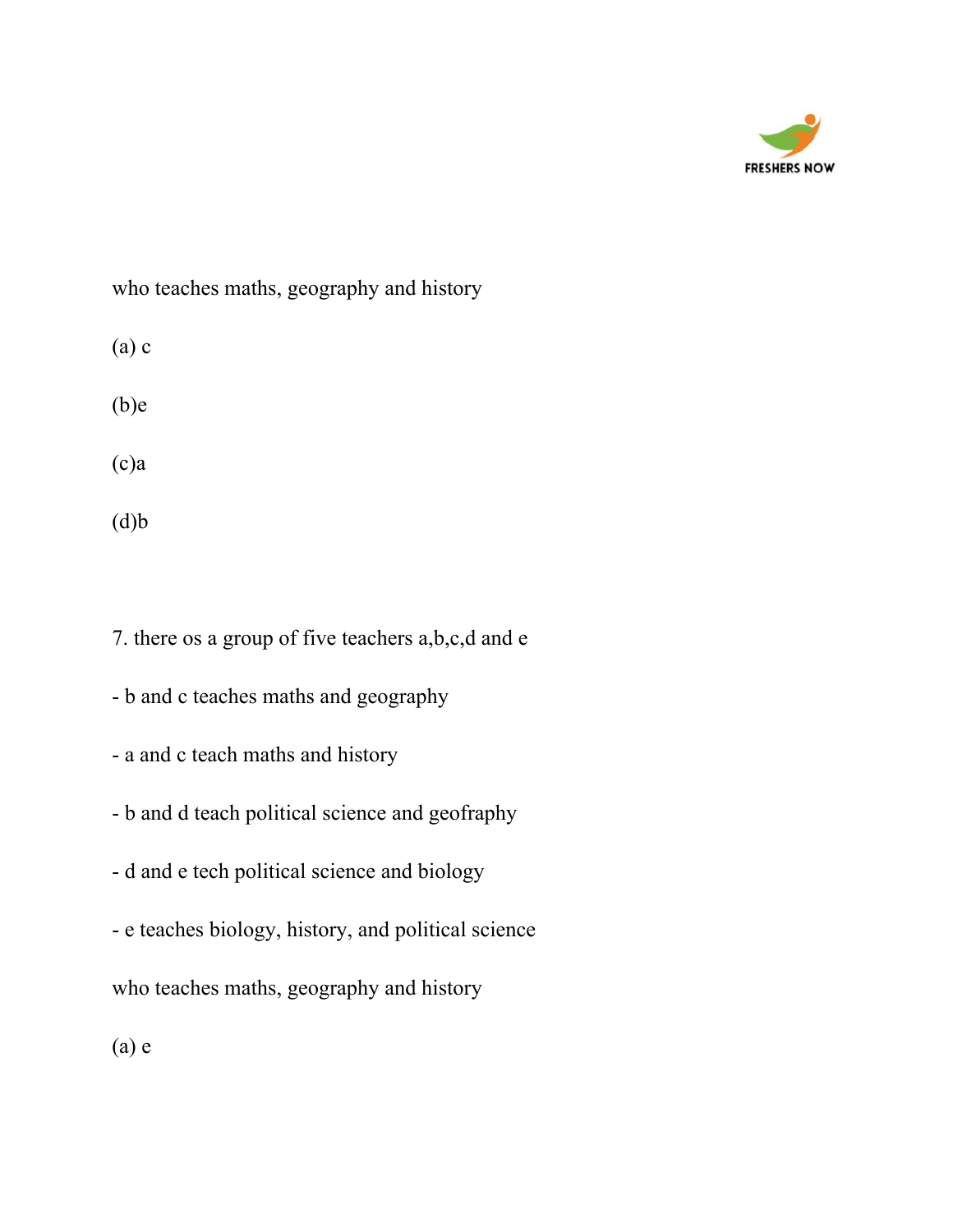

(b)a

(c)d

 $(d)c$ 

8.there os a group of five teachers a,b,c,d and e

- b and c teaches maths and geography
- a and c teach maths and history
- b and d teach political science and geofraphy
- d and e tech political science and biology
- e teaches biology, history, and political science

who teaches political science, history and biology

(a)a

 $(b)b$ 

 $(c)c$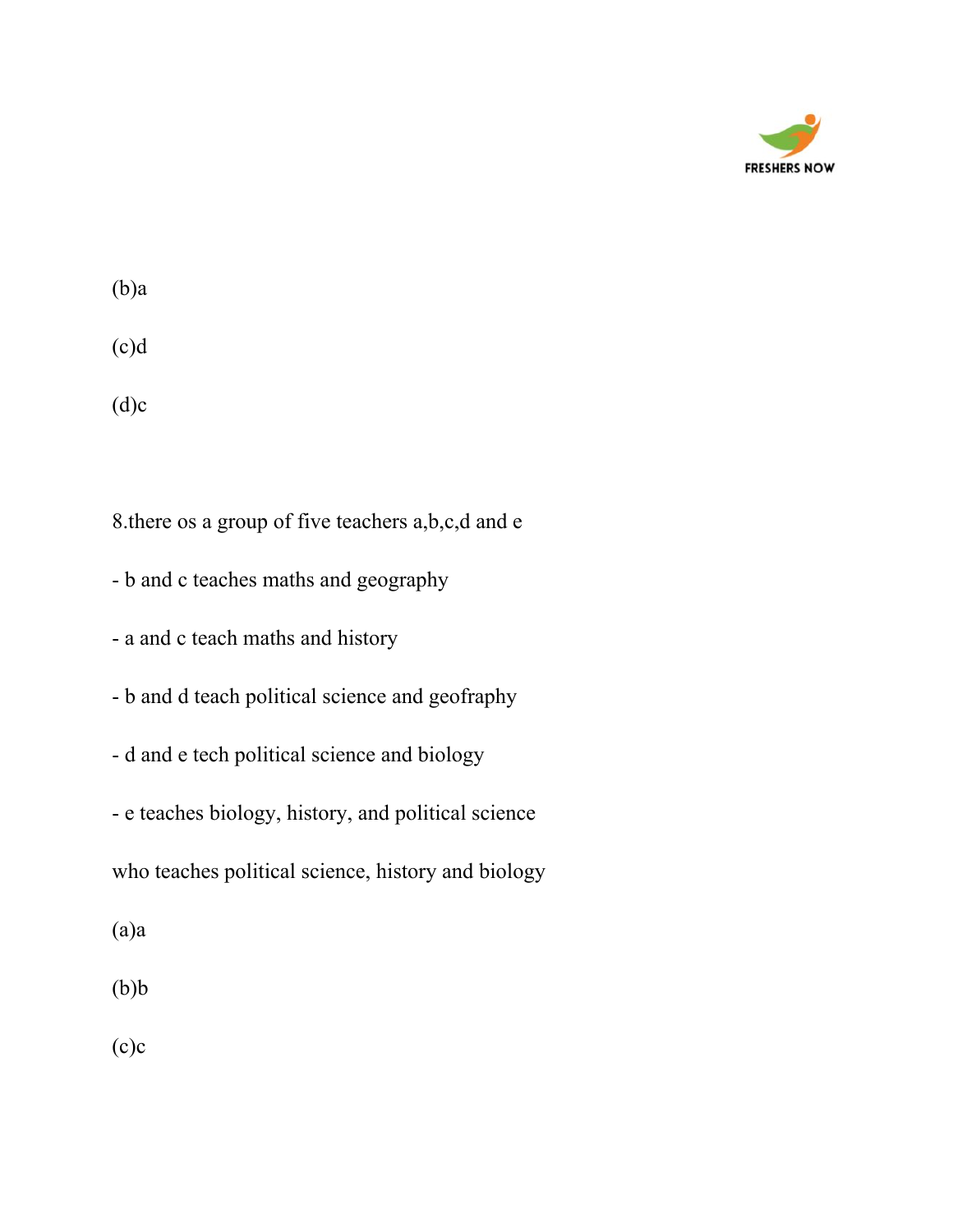

#### (d)e

9.1.gita, ravi and suresh are children of. mr. and mrs. khanna

2. renu,raja and sumit are children of mr. and mrs. chopra

3. sumit and gita are married and ashok and sanjay their children

4. garima and ram are children of mr. and mrs. chawla/

5 garima is married to suresh and has three children rata,sonu,raju

how is ravi related to raju

(a)brother

(b)uncle

(c)cousin

(d)maternal uncle

10.1.gita, ravi and suresh are children of. mr. and mrs. khanna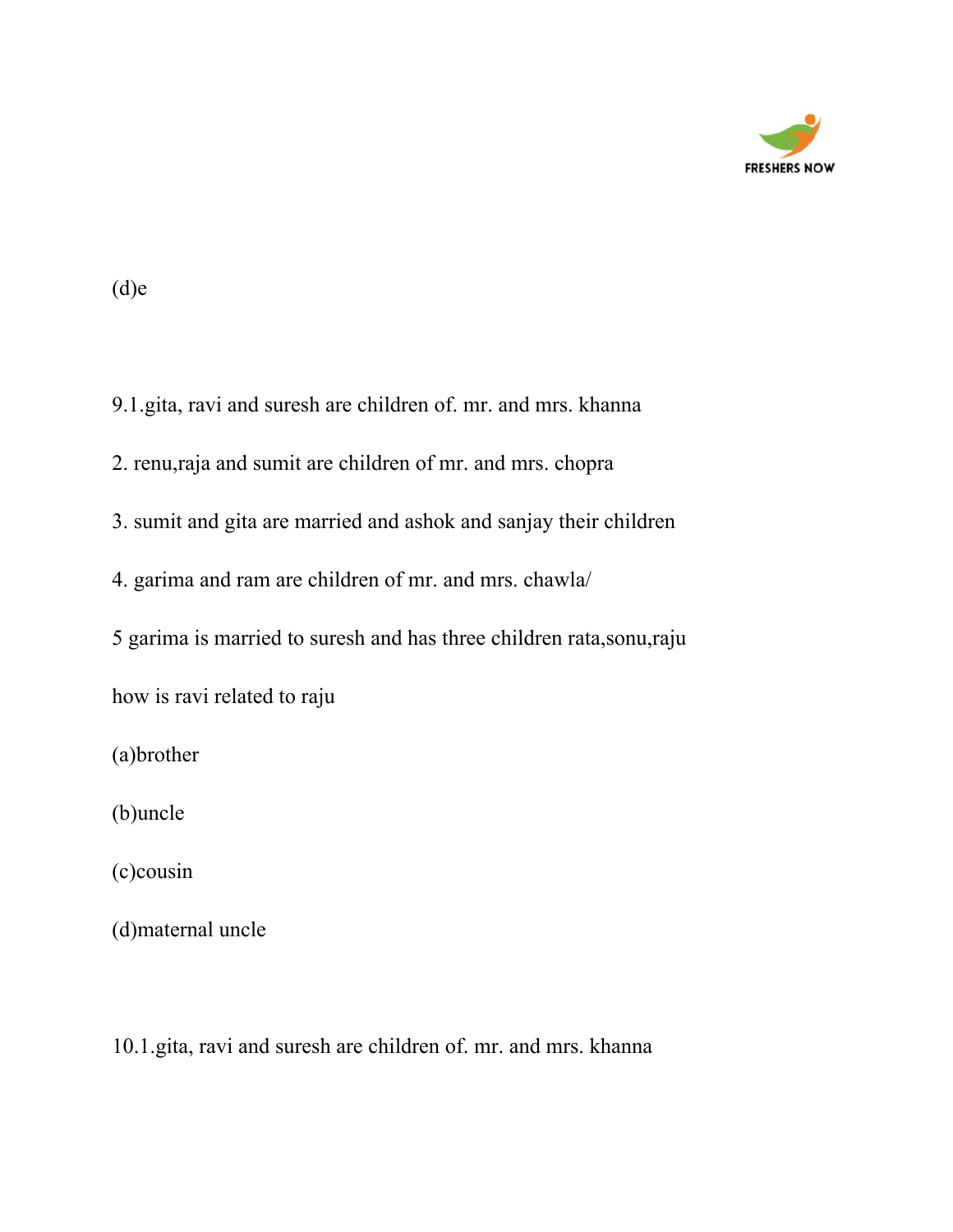

- 2. renu,raja and sumit are children of mr. and mrs. chopra
- 3. sumit and gita are married and ashok and sanjay their children
- 4. garima and ram are children of mr. and mrs. chawla/
- 5 garima is married to suresh and has three children rata,sonu,raju
- how ravi related to ashok
- (a)maternal uncle
- (b)cousin
- (c)brother in law

## **Quantitative Ability**

- 1. In a division sum, the divisor is 10 times the quotient and 5 times
- the remainder. If the remainder is 46, the dividend is:
- (1) 4236 (2) 4306
- (3) 4336 (4) 5336
- 2. If  $1.5 x= 0.04 y$ , then the value of  $(y-x) (y+x)$  is: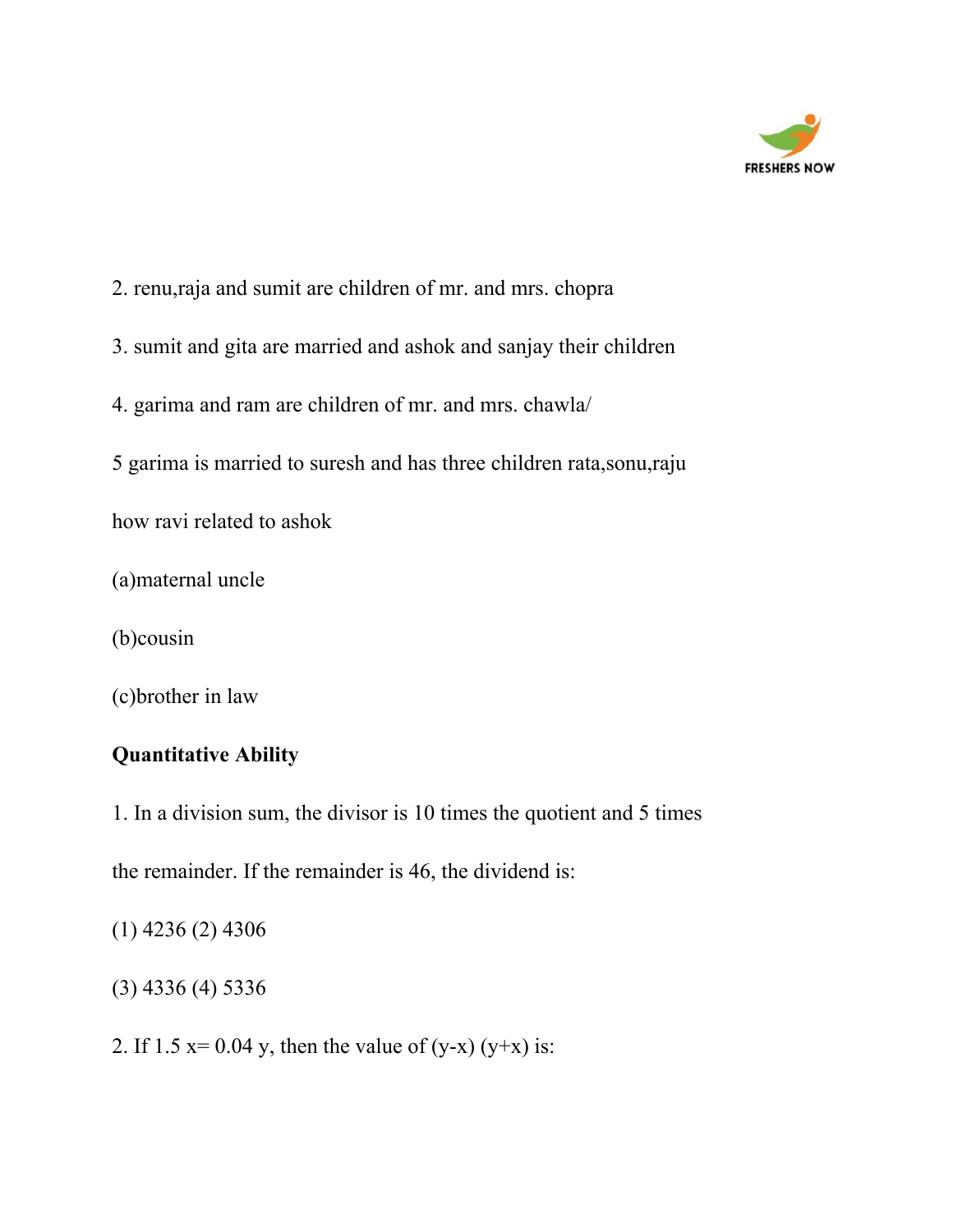

- (1) 730/77 (2) 73/77
- (3) 7.3/77 (4) 703/77

3. An employee may claim Rs. 7.00 for each km when he travels by taxi and Rs. 6.00 for each km if he drives his own car. If in one week he claimed Rs. 595 for traveling km. How many kms did he travel by taxi?

- (1) 55 (2) 65
- (3) 62 (4) 70
- 4. The square root of  $3 +$  "5 is :
- (1) "3  $/2$  + 1/"2 (2) "3  $/2$  1/"2
- (3) "5 /2 1/"2 (4) " $(5/2)$  + " $(1/2)$

5. The mean temperature of Monday to Wednesday was 370C and of Tuesday to Thursday was 340C, if the temperature on Thursday was 4/5th that of

Monday, then what was the temperature on Thursday?

(1) 36.50C (2) 360C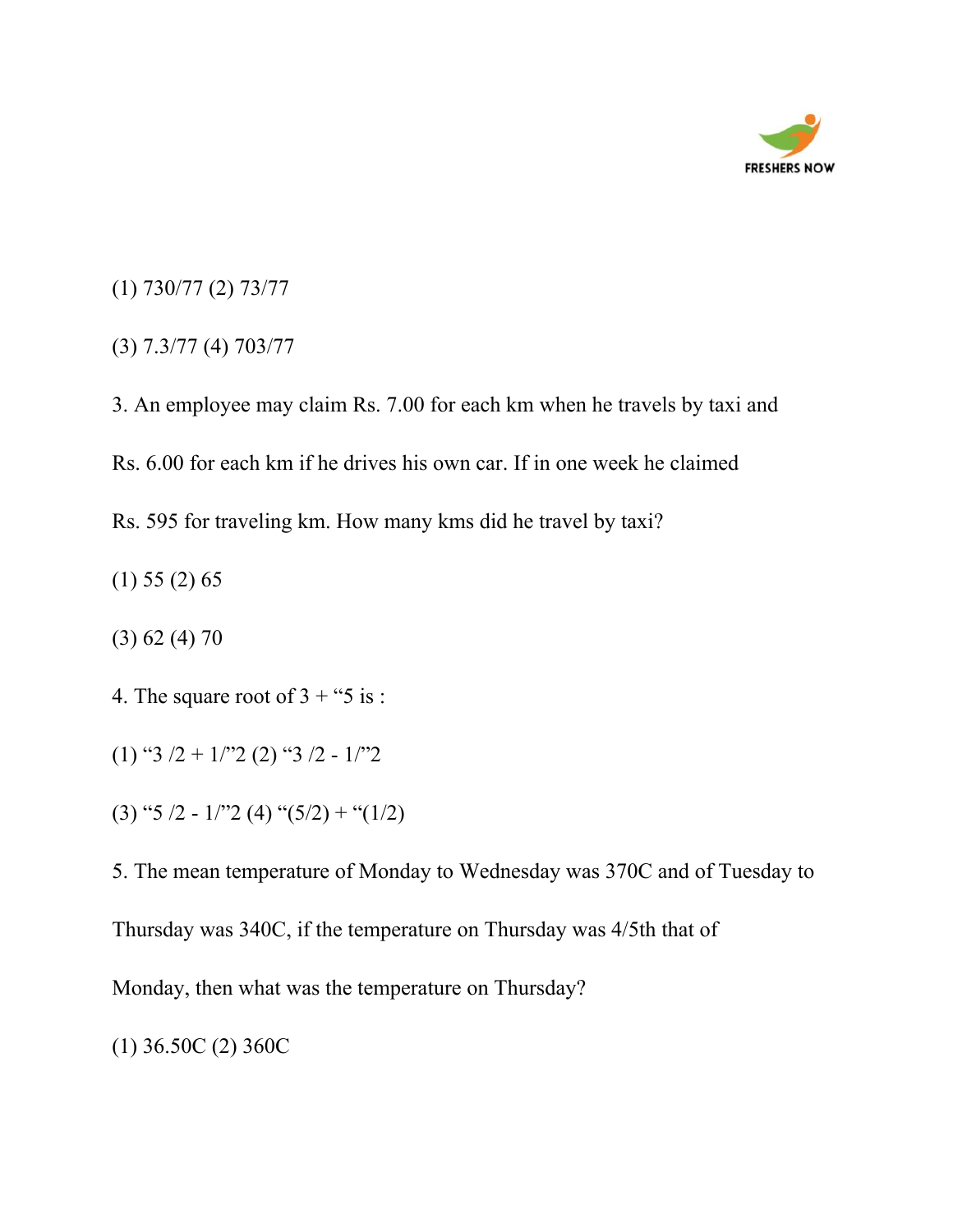

## (3) 35.50C (4) 340C

6. A certain number of two digits is three times the sum of its digits.

If 45 be added to it, the digits are reversed. The number is:

(1) 72 (2) 32

(3) 27 (4) 23

7. Three years ago the average age of A and B was 18 years. While C

joining them now, the average becomes 22 years. How old (in years) is C

now?

(1) 24 (2) 27

(3) 28 (4) 30

8. If  $2^{\wedge}(2x-1) = 8^{\wedge}(3-x)$ , then the value of x is:

 $(1) -1 (2) -2$ 

(3) 2 (4) 3

9. A man's basic pay for a 40 hours' week is Rs. 200. Overtimes is paid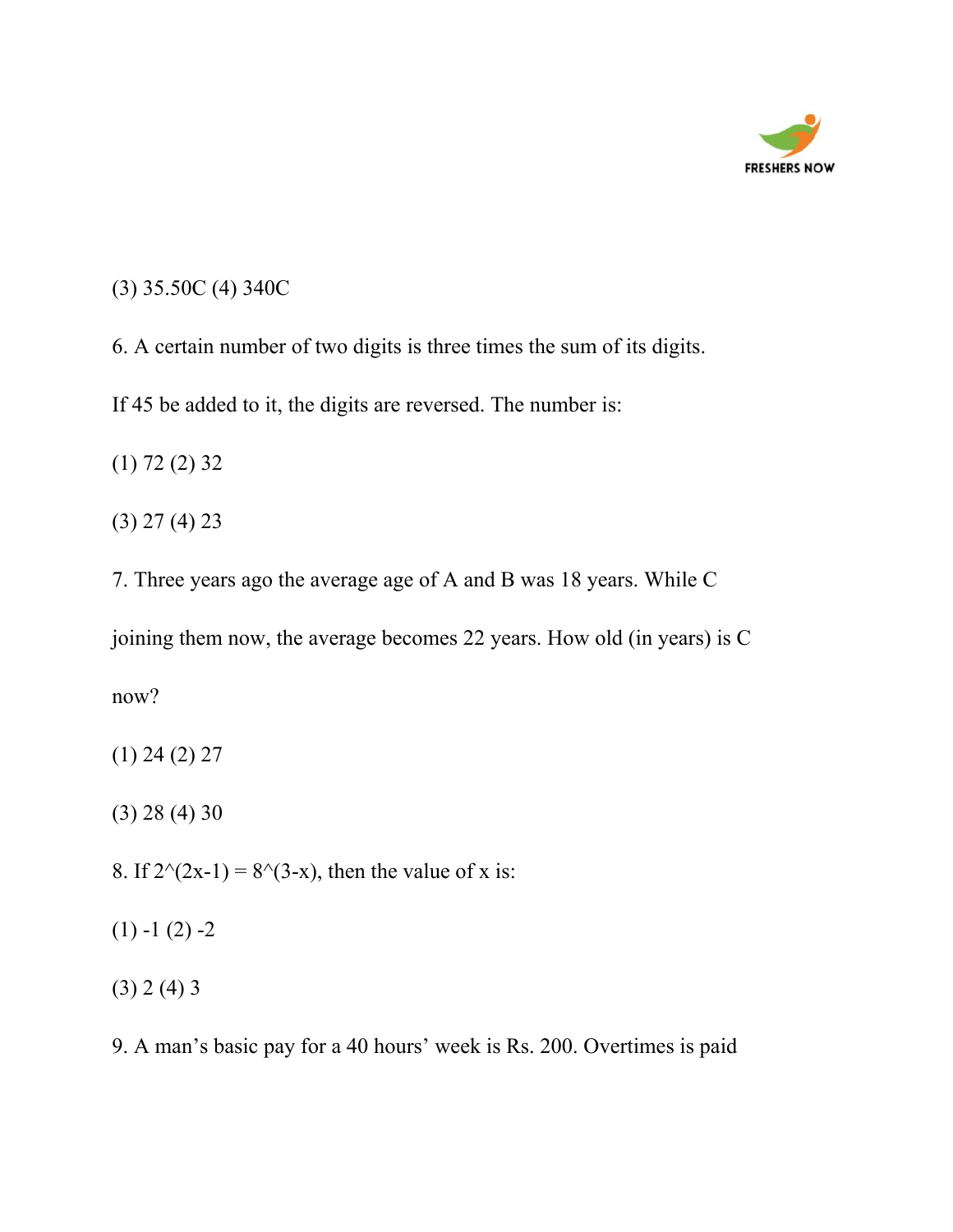

at 25% above the basic rate. In a certain week, he worked overtime and his total was Rs. 300. He therefore, worked for a total of (in hours):

(1) 52 (2) 56

(3) 58 (4) 62

10. On a Rs. 10, 000 payment order, a person has choice between 3 successive discounts of 10%, 10% and 30% and 3 successive discounts of 40%, 5% and 5%. By choosing the better one he can save (in Rupees):

(1) 200 (2) 255

(3) 400 (4) 433

11. Rs. 600 are divided among A, B, C so that Rs. 40 more than 2/5 th of A's share, Rs. 20 more that 2/7 th of B's share and Rs. 10 more than 9/17 th of C's may all be equal. What is A's share (in Rupees)?

(1) 150 (2) 170

(3) 200 (4) 280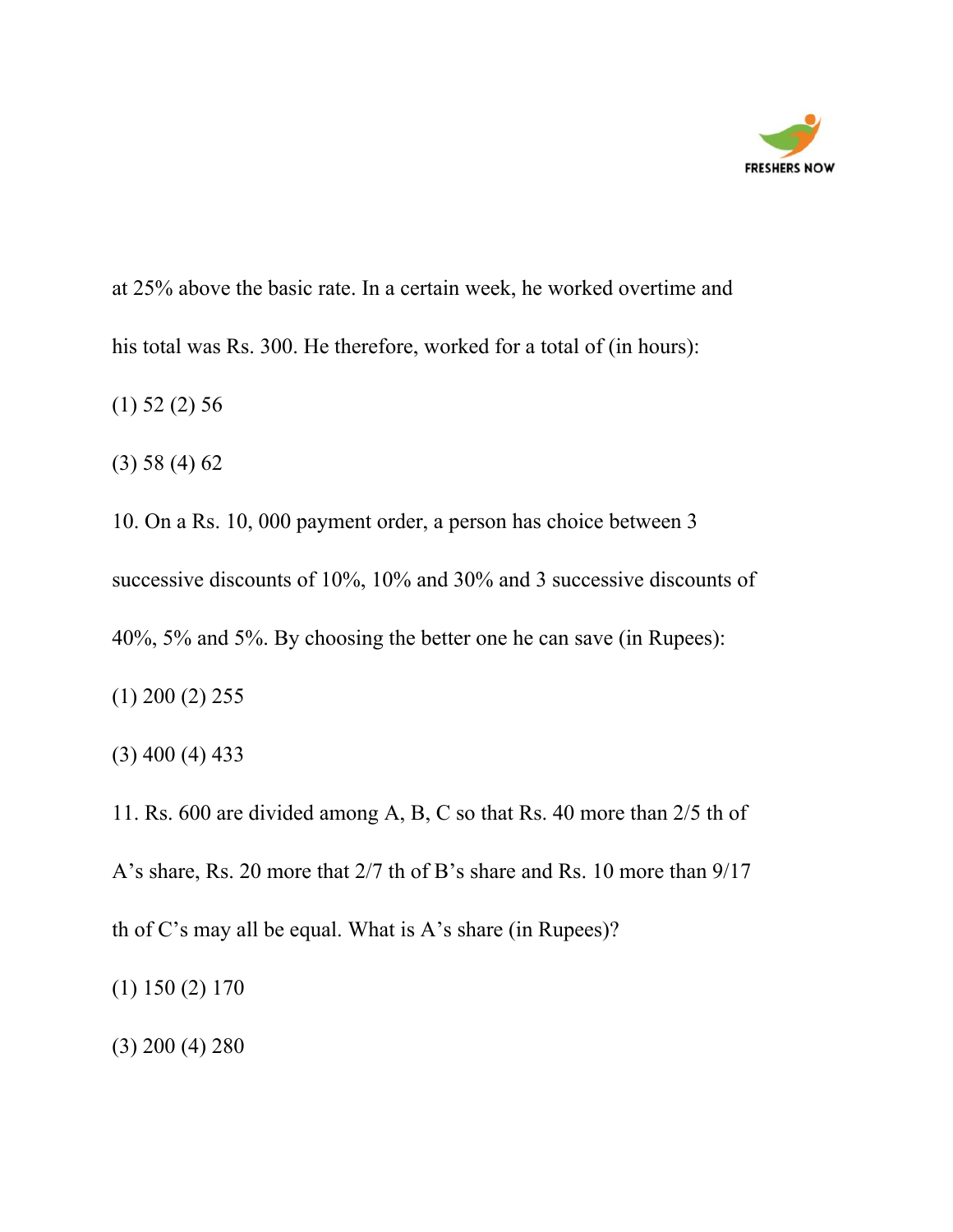

12. A, B, C started a business with their investment in the ratio 1 : 3 : 5. After 4 months, A invested the same amount as before and B as well as C withdrew half of their investments. The ratio of their profits at the end of the year was: <https://www.freshersnow.com/entrance-exams/>  $(1) 5 : 6 : 10 (2) 6 : 5 : 10$ 

(3) 10 : 5 : 6 (4) 4 : 3 : 5

13. If 9 men working 71/2 hours a day can finish a piece of work in 20 days, then how many days will be taken by 12 men, working 6 hours a day to finish the work? It is being given that 2 men of latter type work as much as 3 men of the former type?

(1) 91/2 (2) 11

(3) 121/2 (4) 13

14. Three pipes A, B and C can fill a cistern in 6 hours. After working at it together for 2 hours, C is closed and A and B can fill the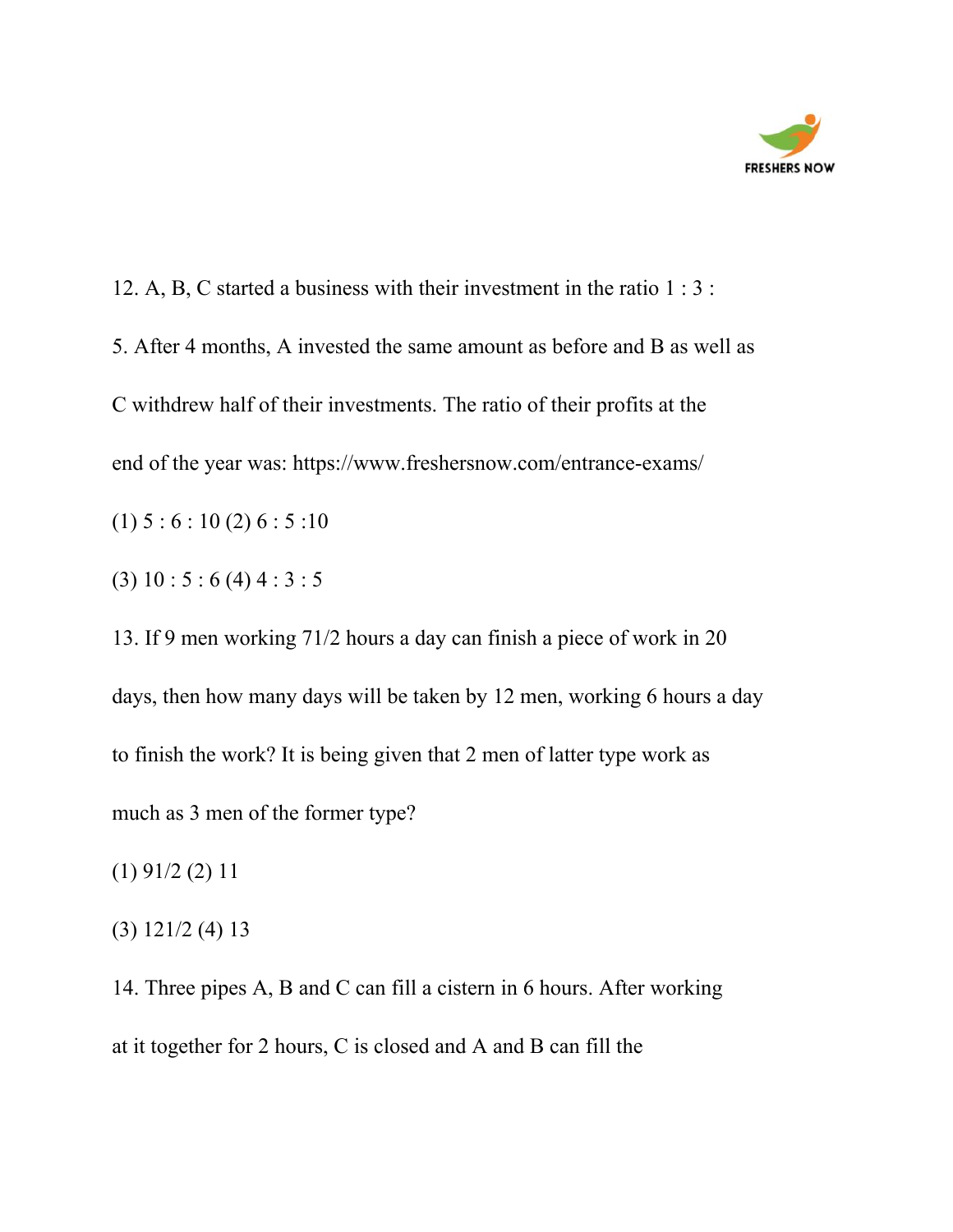

remaining part in 7 hours. The number of hours taken by C alone to fill the cistern is:

(1) 12 (2) 14

(3) 16 (4) 18

15. A train B speeding with 120 kmph crosses another train C running in the same direction, in 2 minutes. If the lengths of the trains B and C be 100 m and 200 m respectively, what is the speed (in kmph) of the train C?

(1) 111 (2) 123

(3) 127 (4) 129

16. River is running at 2 kmph. It took a man twice as long to row up as to row down the river. The rate (in km/hr) of the man in still water is:

(1) 8 (2) 10

(3) 4 (4) 6

17. A merchant has 1000 kg of sugar, part of which he sells at 8% profit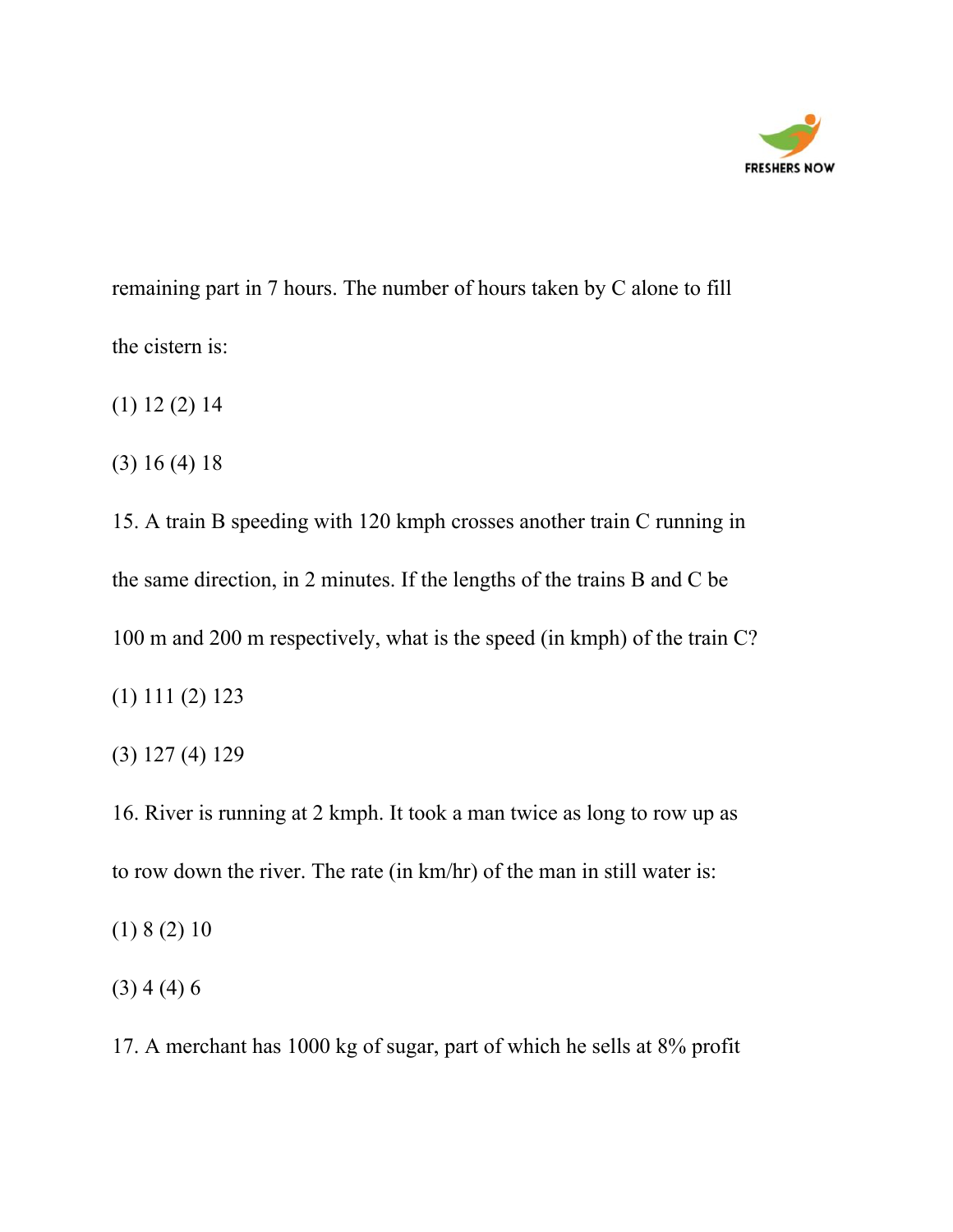

and the rest at 18% profit. He gains 14% on the whole. The quantity (in kg.) sold at 18% profit is:

(1) 560 (2) 600

(3) 400 (4) 640

18. A sum of money becomes Rs. 13, 380 after 3 years and Rs. 20, 070 after 6 years on compound interest. The sum (in Rupees) is:

(1) 8800 (2) 8890

(3) 8920 (4) 9040

19. A well with 14 m inside diameter is dug 10 m deep. Earth taken out of

it, has been evenly spread all around it to a width of 21m to form an

embankment. The height (in metres) of the embankment is:

(1) 1/2 (2) 2/3

(3) 3/4 (4) 3/5

20. A rectangular carpet has an area of 120 sq metres and a perimeter of